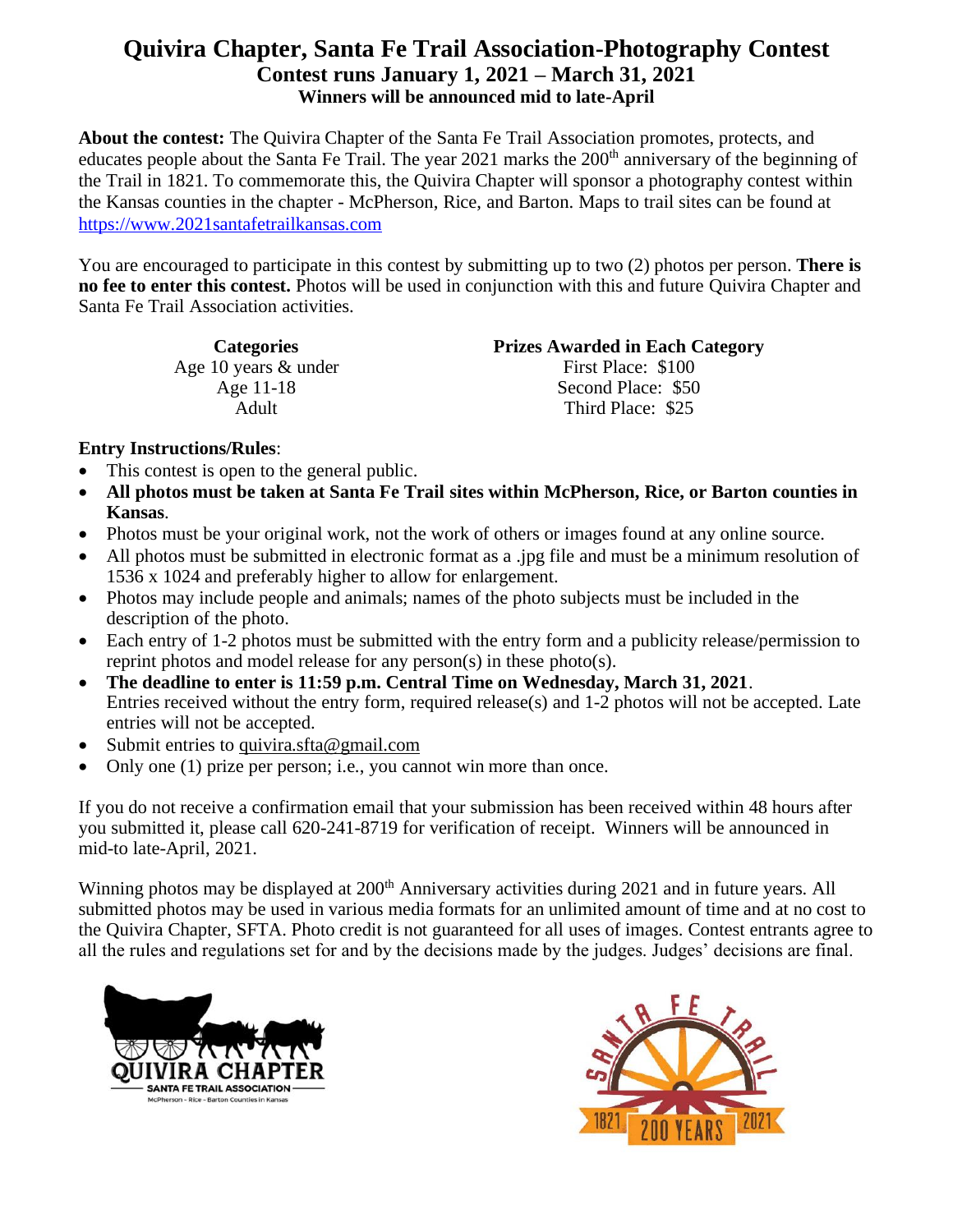# **Contest Entry Form**

Before filling out the registration form and uploading your photos, please read the **Entry Instruction Rules**. This form may be downloaded, printed, and scanned to submit with your photos. Signatures must be made for all entries as requested. **\*Indicates required field**

\*I have read and understand the rules. \_\_\_\_\_\_\_\_ Initial if Yes; if questions, contact 620-241-8719 for explanation

| Please print or type your entry                                                                                                             |  |      |  |  |
|---------------------------------------------------------------------------------------------------------------------------------------------|--|------|--|--|
| Photographer Name and Age*                                                                                                                  |  | Age* |  |  |
| Email*                                                                                                                                      |  |      |  |  |
| Phone Number*                                                                                                                               |  |      |  |  |
| Street Address*                                                                                                                             |  |      |  |  |
| City, State, Zip Code*                                                                                                                      |  |      |  |  |
| Description of photo #1, including<br>name of SFT site, names of persons<br>in the photo (if any), date taken,<br>what is this photo about* |  |      |  |  |
| Description of photo #2, including<br>name of SFT site, names of persons<br>in the photo (if any), date taken,<br>what is this photo about* |  |      |  |  |

**Each person identified in a photo is required to sign a photo release form & model release form as part of the entry.**

| Pick the Category for Your Entry* | $\Box$ Age 10 Years & under | $\Box$ Age 11 to 18 Years | ⊔ Adult - |
|-----------------------------------|-----------------------------|---------------------------|-----------|
| (pick only <b>one</b> )           |                             |                           |           |
|                                   |                             |                           |           |

#### **\*If photographer is under age 18, permission of parent or guardian is required.**

|                               | ີ | $\tilde{}$<br>. <b>.</b> | - | $\tilde{}$ | -     |
|-------------------------------|---|--------------------------|---|------------|-------|
| Parent/Guardian<br>Signature* |   |                          |   |            | Date* |
| Parent/Guardian               |   |                          |   |            |       |
|                               |   |                          |   |            |       |
| Printed Name*                 |   |                          |   |            |       |
| Parent/Guardian               |   |                          |   |            |       |
| Phone Number*                 |   |                          |   |            |       |
|                               |   |                          |   |            |       |
| Parent/Guardian               |   |                          |   |            |       |
| email*                        |   |                          |   |            |       |
|                               |   |                          |   |            |       |
|                               |   |                          |   |            |       |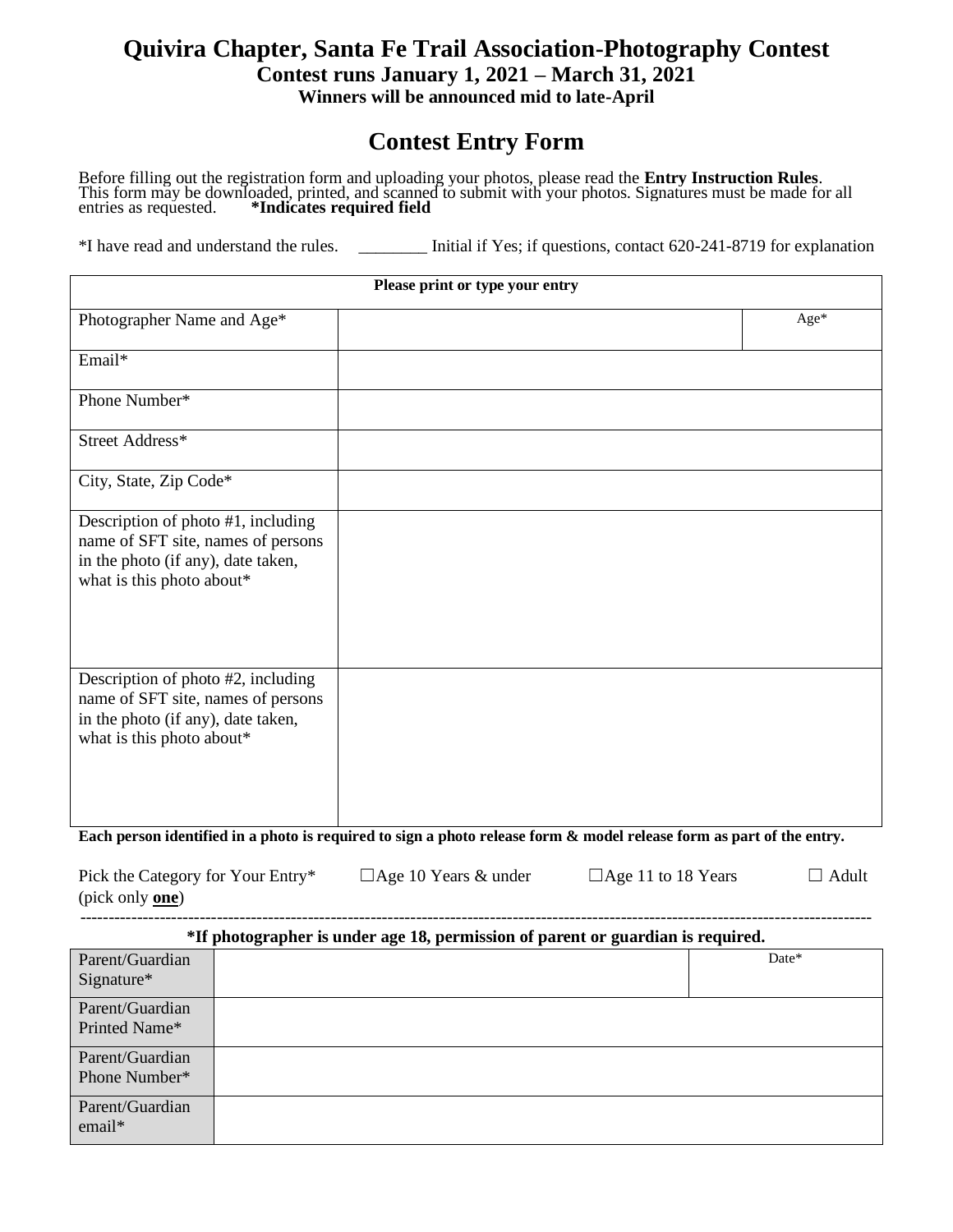## **Photo Release Form**

Photo Release form must be completed and submitted for **each photo**. This form may be downloaded, printed, and scanned to submit with your photos. Signatures must be made for all entries as requested. **\*Required field** 

#### **PUBLICITY RELEASE/PERMISSION TO REPRINT**

By signing my name below, I hereby grant the Quivira Chapter, Santa Fe Trail Association, and photo contest sponsors the right to use this photo entry in any medium for publishing, illustration, advertising, trade, and promotion. I understand and agree that these materials will become the property of the Quivira Chapter, Santa Fe Trail Association, and photo contest sponsors and will not be returned. I hereby irrevocably authorize the Quivira Chapter, Santa Fe Trail Association, and photo contest sponsors to edit, alter, copy, exhibit, publish and distribute this photo for purposes of publicizing Quivira Chapter and Santa Fe Trail Association programs or for any other lawful purpose. In addition, I waive the right to inspect or approve the finished product, including written or electronic copy, wherein my photo appears. Additionally, I waive any right to royalties or other compensation arising or related to the use of the photograph. I hereby hold harmless and release and forever discharge the Quivira Chapter, Santa Fe Trail Association, and photo contest sponsors from all claims, demands, and causes of action which I, my heirs, representatives, executors, administrators, or any other persons acting on my behalf or on behalf of my estate have or may have by reason of this authorization. My entry signifies that I will abide by all rules. I hereby certify these photos were taken by me.

| Entrant         |                                                                                            | Date*            |
|-----------------|--------------------------------------------------------------------------------------------|------------------|
| Signature*      |                                                                                            |                  |
|                 |                                                                                            |                  |
| Printed Name*   |                                                                                            | Age if under 18* |
|                 |                                                                                            |                  |
|                 |                                                                                            |                  |
|                 |                                                                                            |                  |
|                 | If photographer is under 18, this form MUST be signed by his/her parent or legal guardian. |                  |
| Parent/Guardian |                                                                                            | Date*            |
| $Sigma^*$       |                                                                                            |                  |
|                 |                                                                                            |                  |
| Parent/Guardian |                                                                                            |                  |
| Printed Name*   |                                                                                            |                  |
|                 |                                                                                            |                  |
|                 |                                                                                            |                  |
| Parent/Guardian |                                                                                            |                  |
| Phone Number*   |                                                                                            |                  |
|                 |                                                                                            |                  |
| Parent/Guardian |                                                                                            |                  |
| email*          |                                                                                            |                  |
|                 |                                                                                            |                  |
|                 |                                                                                            |                  |